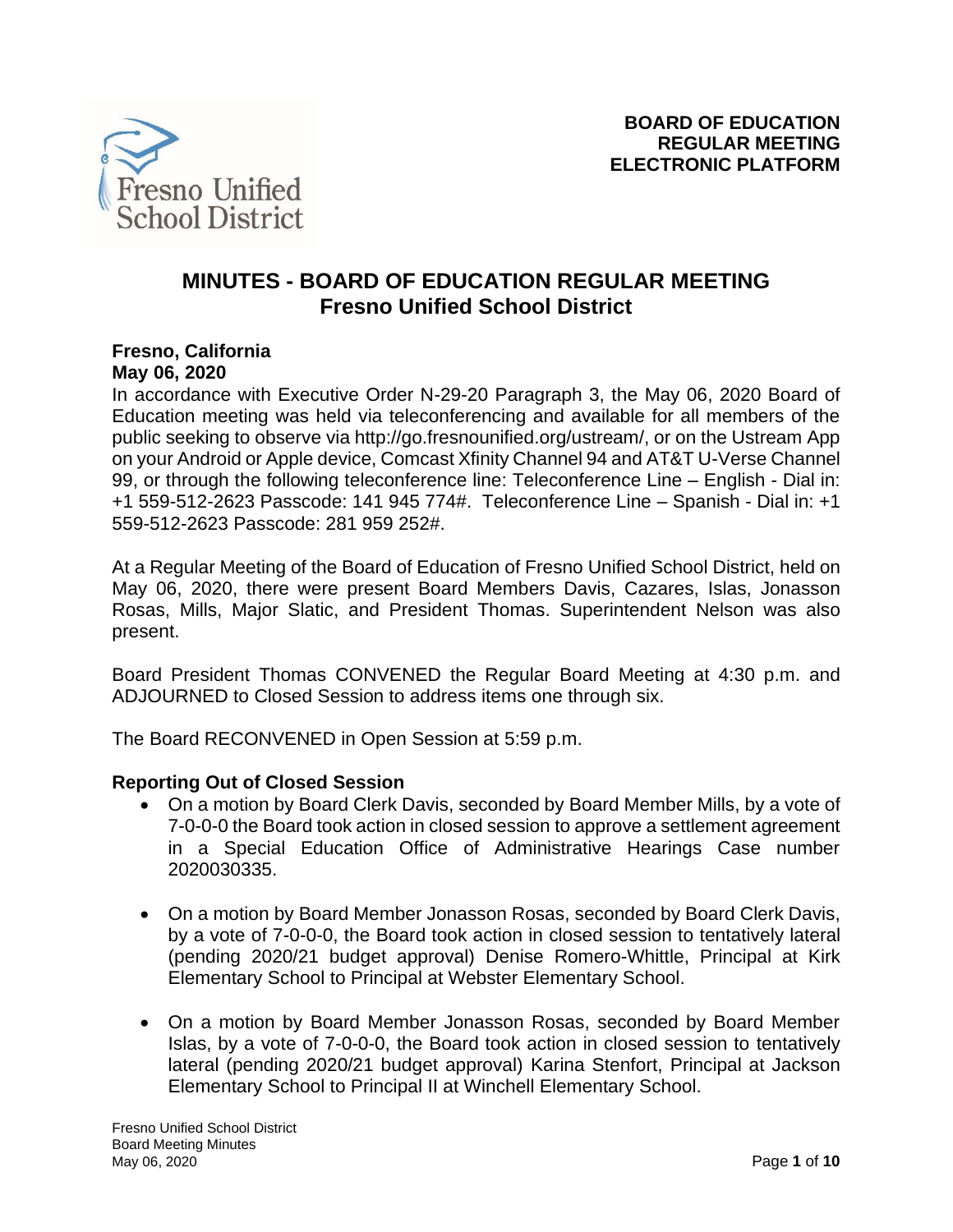- On a motion by Board President Thomas, seconded by Board Clerk Davis, by a vote of 7-0-0-0, the Board took action in closed session to tentatively appoint (pending 2020/21 budget approval) Tobaise Brookins, Vice Principal Fort Miller Middle School, to Principal II at Kirk Elementary School.
- On a motion by Board President Thomas, seconded by Board Clerk Davis, by a vote of 7-0-0-0, the Board took action in closed session to promote Courtney Curtis, Vice Principal on Special Assignment to Principal III at Gaston Middle School.
- On a motion by Board Clerk Davis, seconded by Board Member Jonasson Rosas, by a vote of 7-0-0-0, the Board took action in closed session to promote Rick Perez, Vice Principal at Cooper Academy Middle School to Principal III at Kings Canyon Middle School.
- On a motion by Board Member Jonasson Rosas, seconded by Board Clerk Davis, by a vote of 7-0-0-0, the Board took action in closed session to promote Marilyn Lopez-Cuevas, Principal at Balderas Elementary School to Principal III at Tehipite Middle School.

# **HEAR Report from Superintendent**

- Highlighted Teacher Appreciation Day and School Nurse Appreciation Day. Thanked everyone who participated in the daily challenges – chalk art, pictures, and videos. Without our Teachers we would be nothing as a school district. And without our Nurses, especially in a time like now, we'd be lost! Thanked all our Teachers and Nurses for their commitment to our students and their hard work, day in and day out.
- Recognized Nurses that are retiring this year: Lisa Balucas, Registered Nurse with Early Learning, Patricia Atitiya, Registered Nurse at Rata, Doris Austin, Licensed Vocational Nurse at ATP, Christine Mott, and Medi-Call Technician with Health Services.
- Stated last week we also honored Bus Drivers, Principals, and School Lunch Heroes!
- Shared the district announced its plans regarding virtual senior celebrations and virtual summer learning on April 27. We will have more information coming out for both topics next week. I want to be clear – We are still committed to providing an in-person graduation when it is safe to again gather in groups. Keep an eye on our website for the updates.
- Fresno Unified School District Board Meeting Minutes • Highlighted Fresno Unified students will have the opportunity to take their AP exams online at home May 11-22. Earlier this week, students received detailed instructions through their Fresno Unified email as to how to log on for each of their AP tests using their unique AP ID. On test day, students will need to log on 30 minutes before the start time, so we encourage students to practice and preview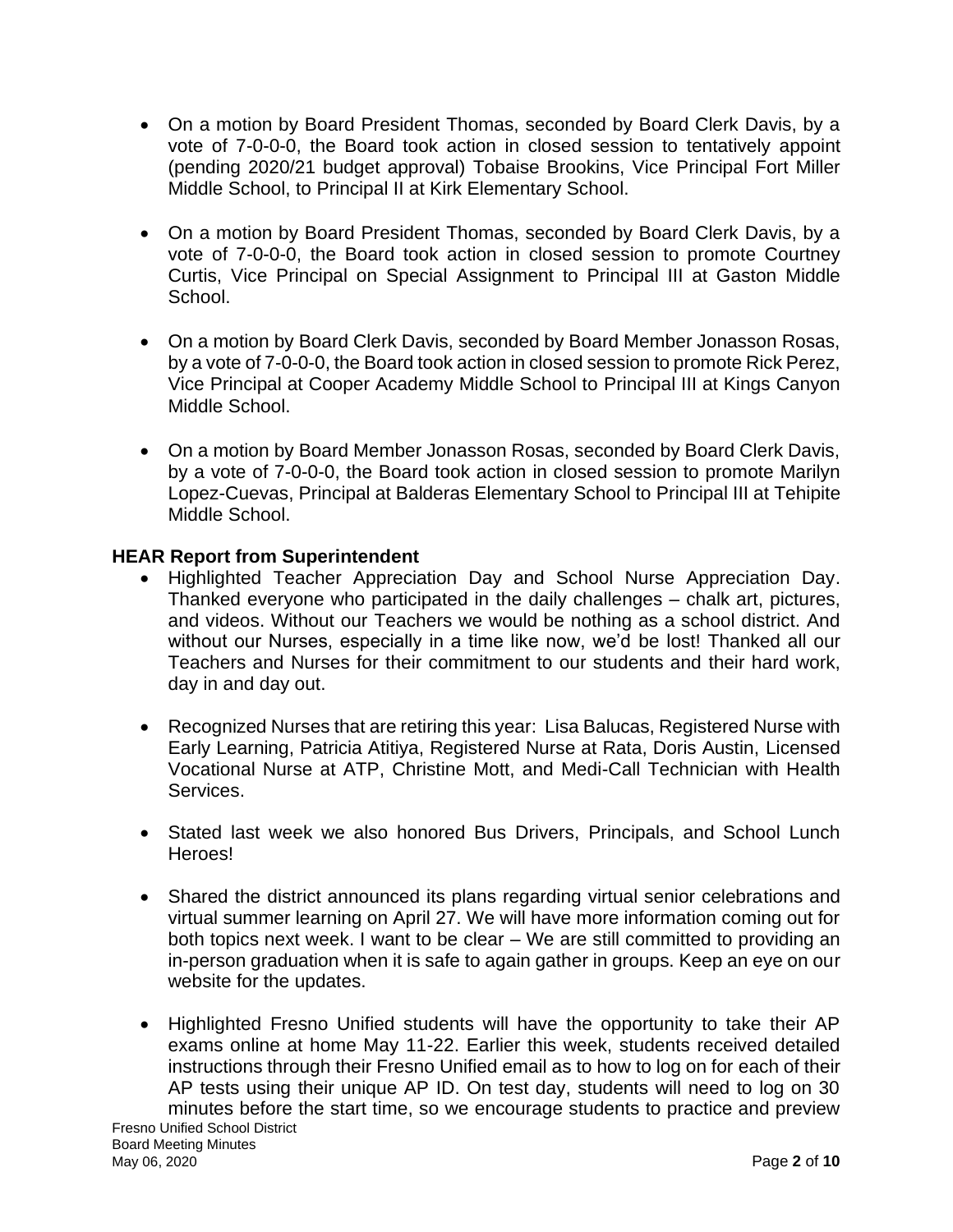the test experience as well as their technology prior to the test. For further information regarding AP exam formatting and resources, please have your student check their Fresno Unified or other personal email account linked to College Board, contact their AP teacher or call the Fresno Unified AP help line at 666-4272. Also, tune in Friday to our district livestream conversation where we'll be talking about AP testing and grading. We will be live streaming live from our website, Facebook and Instagram at 12:30pm.

- Shared the district is now accepting applications for all Preschool and Prekindergarten Programs for the 2020 school year. You can find the HOW TO ENROLL link under the parent tab at www.fresnounified.org. All new students, regardless of age or grade, can enroll online from this link as well. For more information and to make an appointment over the phone, please call The Early Learning Department, 559-457-3416.
- Shared College and Career Readiness has begun issuing work permits during school closure by appointment only. In alignment to California Labor Law, students are only authorized to work outside of school hours, which remains in effect despite school closures, and cannot exceed recommended total number of hours. For more information, please email: workpermits@fresnounified.org
- Shared we are NOT returning physically to school this academic year. There has been some confusion this week with "phase 2" of our state and city reopening that would include our classrooms. Unfortunately, that is not the case and our campuses are closed for the remainder of the school year.
- Encouraged the community to complete their Census form if they have not already. It takes just a few minutes and means so much to the funding of crucial services in our community, including schools.

# **BOARD/SUPERINTENDENT COMMUNICATIONS**

**Board Member Mills** – Expressed her appreciation for schools including Board Members in messages to parents. Requested schools identify themselves in the message.

**Board Member Cazares** – Thanked teachers who are going above and beyond to reach out to students. Requested staff to find out if teachers are doing the bare minimum, stated doing the bare minimum is not enough

**Board Member Islas** – Shared a shout outs to: Duncan for creating face shields; Ewing and Mrs. Ping's online learning videos; Mayfair engaged 200 families on Facebook; Rowell for good work hosting concert for Cinco de Mayo and celebrating Dual Immersion; Leavenworth for contacting 100% of parents and 100% of teachers engaged; Ericson still has construction underway. Commented on encouraging people to listen to experts and their recommendations regarding COVID-19, and denounced xenophobia against Asian community.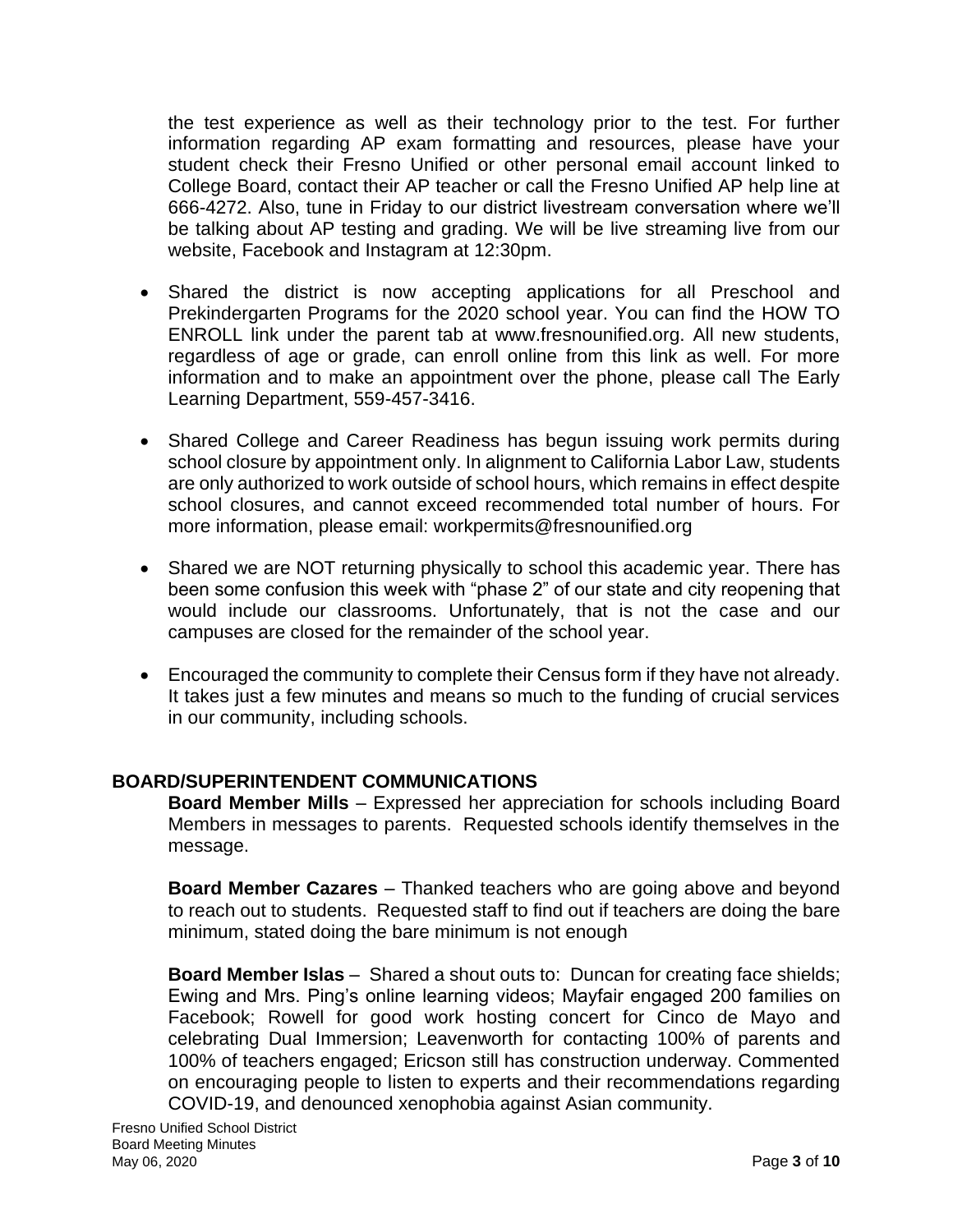**Board Member Jonasson Rosas** – Shared ideas provided by parents as follows: request for a point of contact for Spanish speaking parents, utilizing television to get lessons to families, find a way to provide tutorial to help parents use translation tools. Requested an update on the transfers process and for staff to investigate tablets not able to run i-Ready.

**Board Member Major Slatic** – Requested information pertaining to how many students are logging in to lessons, who, how long, and if students are being contacted.

**Board Clerk Davis** – Shared a shout out to the Goal 2 team. Thanked the Superintendent for Fresno Unified being light years ahead of other districts.

**Board President Thomas** – Thanked Lindsay Sanders, Kurt Madden and Reggie Rueben for their work. Requested, by next Board meeting, information regarding how many busses working to provided students internet access. Shared phone number for Spanish speaking parents to use for help. Commented that she is not part of the Herrera bidding process. Acknowledged nurses and teachers. Provided shout out to Gaston teachers for student engagement.

# **OPPROTUNITY FOR PUBLIC COMMENT ON CONSENT AGENDA ITEMS**

For the record, there were no public comments for this portion of the agenda.

On a motion by Board Clerk Davis, seconded by Board Member Islas, the Consent Agenda was approved, apart from Agenda Items A-3, A-4, A-8, A-14, A-15, and A-19, by a roll call vote of 7-0-0-0, as follows: AYES: Board Members: Davis, Cazares, Islas, Jonasson Rosas, Mills, Major Slatic, and Board President Thomas.

# **A. CONSENT AGENDA**

- **A-1, APPROVE Personnel List APPROVED as recommended**, the Personnel List, Appendix A, as submitted.
- **A-2, APPROVE Minutes from Prior Meetings APPROVED as recommended**, draft minutes for the April 01, 2020 Regular Board Meeting.
- **A-3, ADOPT Resolution Proclaiming May 04 – 08, 2020 as Teacher/Substitute Teacher Appreciation Week ADOPTED as recommended**, a resolution proclaiming May 04 – 08, 2020 as Teacher/ Substitute Teacher Appreciation Week.

For the record, there were questions/comments from Board Members to address Agenda Item A-3. A summary is as follows: Expressed appreciations for the 519 teachers and the 1,032 staff members, that take care of the 10,334 students in the Sunnyside Region.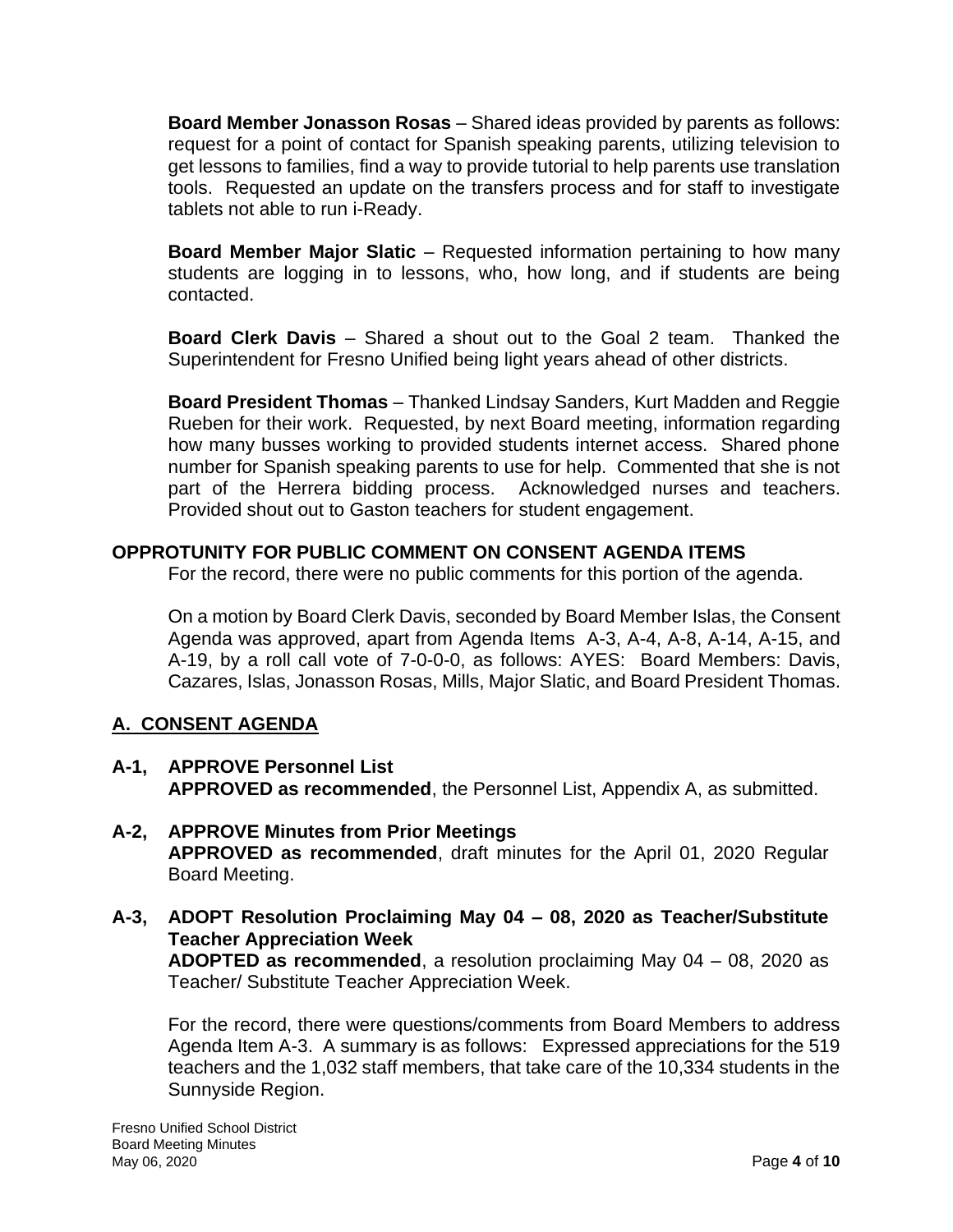On a motion by Board Clerk Davis, seconded by Board Member Mills, Agenda Item A-3 was approved, by a roll call vote of 7-0-0-0 as follows: AYES: Board Members: Davis, Cazares, Islas, Jonasson Rosas, Mills, Major Slatic, and Board President Thomas.

**A-4, ADOPT Resolution Proclaiming May 06, 2020 as National School Nurse Day ADOPTED as recommended**, a Proclamation declaring May 06, 2020 as National School Nurse Day.

For the record, there were questions/comments from Board Members to address Agenda Item A-4. A summary is as follows: Provided a shout out to nurses and shared that May 12 is the 200 birthday of Florence Nightingale. Recognized the valuable contribution and service nurses provide.

On a motion by Board Clerk Davis, seconded by Board Member Islas, Agenda Item A-4 was approved, by a roll call vote of 7-0-0-0 as follows: AYES: Board Members: Davis, Cazares, Islas, Jonasson Rosas, Mills, Major Slatic, and Board President Thomas.

**A-5, ADOPT Resolution 19-39, to Certify Measure M Bond Election and Designate Existing Citizens' Bond Oversight Committee to Act as Such for Measure M ADOPTED as recommended**, Resolution 19-39, certifying the results of the March 3, 2020 Measure M Bond Election to the Fresno County Board of Supervisors in accordance with Education Code section 15274.

#### **A-6, APPROVE Carl D. Perkins Applications for Funding APPROVED as recommended**, the 2020/21 Carl D. Perkins Applications for

Funding. There are two separate applications, one each for the secondary and postsecondary (Adult School) Career Technical Education (CTE) programs.

**A-7, APPROVE Contract with Education Elements to Support Personalized Learning Initiative Wave 3 Partner Schools for the Design/Rollout of Personalized, Blended Learning**

**APPROVED as recommended**, the Education Elements contract for the design/rollout of personalized, blended learning.

# **A-8, APPROVE Contracts with TCG Advisors and Foundation 99**

**APPROVED as recommended**, contracts with TCG Advisors and Foundation 99 [a 501(c)(3) public charity] to improve economic stability for employees and residents of the Fresno Unified School District diverse local community.

For the record, there were questions/comments from Board Members to address Agenda Item A-8. A summary is as follows: Expressed appreciation for information pertaining to this item provided to the Board. Shared concern regarding reserve levels being insufficient to cover cost of this item. Suggested this item be moved to September 2020 for consideration. Requested clarification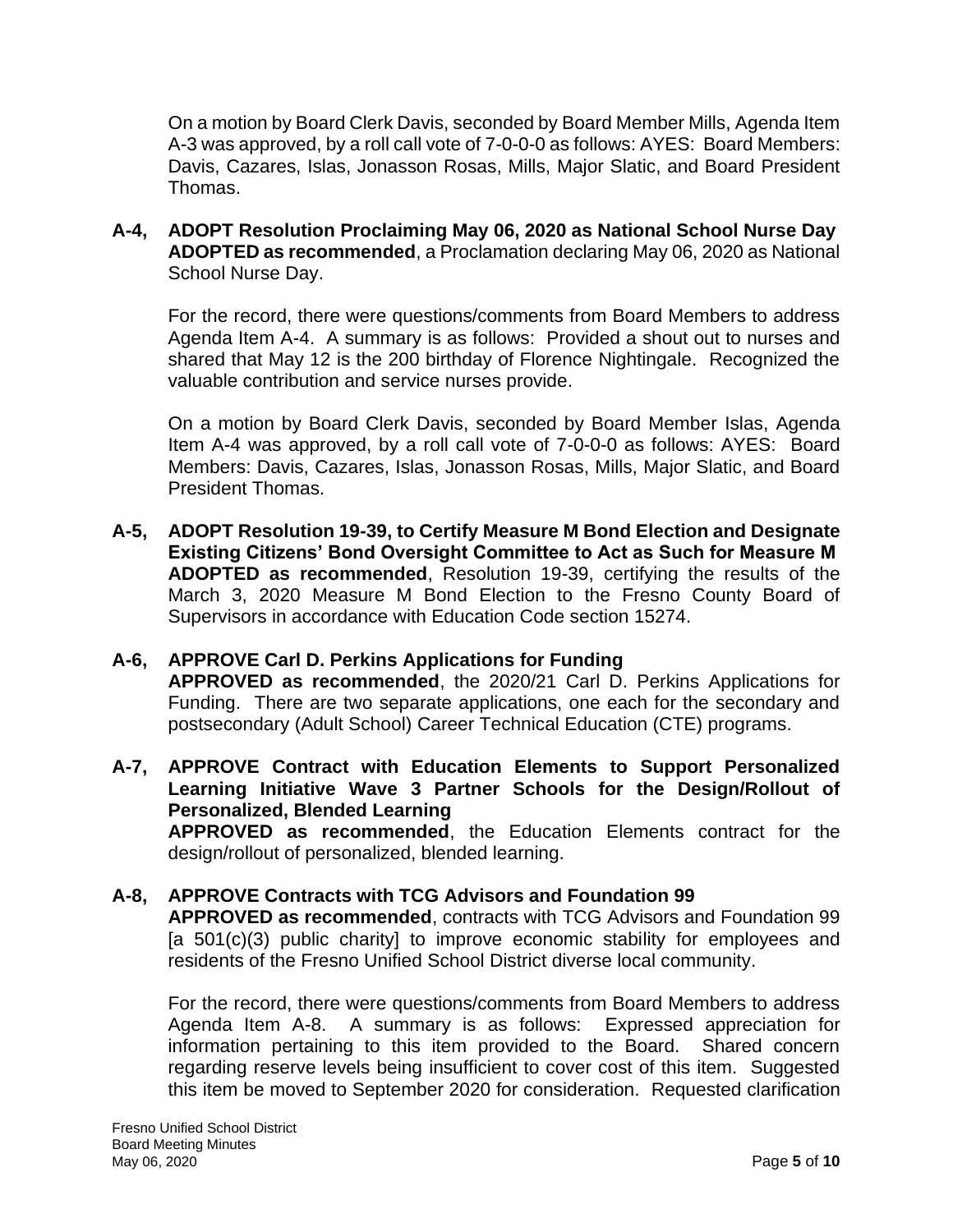on source of funds. Expressed appreciation for the financial literacy tools this will provide to the community. Deputy Superintendent/CFO Ruth F. Quinto was available to provide clarity.

On a motion by Board Clerk Davis, seconded by Board Member Jonasson Rosas with an amendment to approve contingent on receipt of grant funds from Kaiser Permanente, Agenda Item A-8 was approved, by a roll call vote of 5-2-0-0 as follows: AYES: Board Members: Davis, Cazares, Jonasson Rosas, Mills, Major Slatic. NOES: Board Member Islas and Board President Thomas.

### **A-9, APPROVE Internal Audit and Fraud Investigation Services Contract with Price Paige & Company**

**APPROVED as recommended**, independent contractor agreement with Price Paige & Company for Internal Audit and Fraud Investigation Services for the period of July 01, 2020 to June 30, 2023, resulting from Request for Qualifications (RFQ) 20-23.

**A-10, APPROVE Award of Bid 20-32, Playground Wood Chips for Elementary Schools**

**APPROVED as recommended**, Bid 20-32, to establish fixed pricing for the purchase of wood chips for areas around playground structures at district elementary schools.

### **A-11, APPROVE Award of Bid 20-34 Sections A and B, Multipurpose Building HVAC Upgrades for Gibson, Holland, Manchester, Powers-Ginsburg Elementary Schools, and Baird Middle School; and Reject Award of Base Bid for Ericson Elementary School**

**APPROVED as recommended**, Bid 20-34 Sections A and B, to provide air conditioning to the multipurpose buildings (cafeterias) at Ericson, Gibson, Holland, Manchester, Powers-Ginsburg Elementary Schools and Baird Middle School. The

- **A-12, APPROVE Award of Bid 20-41, Scandinavian Middle School Gymnasium Make-Up Air Units Replacement APPROVED as recommended**, Bid 20-41, to replace heating and cooling units that serve the gymnasium and exercise room for Scandinavian Middle School.
- **A-13, APPROVE Award of Bid 20-43 Sections A, B and C, Playground Equipment Installation for Various Elementary Schools APPROVED as recommended**, Bid 20-43 Sections A, B and C, for installation of primary-level playground equipment, including shade, at Birney, Figarden, Gibson, Heaton, King, Kratt, and Robinson Elementary Schools.

# **A-14, APPROVE Award of Request for Qualifications 20-45, Case Management Services**

**APPROVED as recommended**, Request for Qualifications (RFQ) 20-45, qualifying organizations to provide intensive case management services to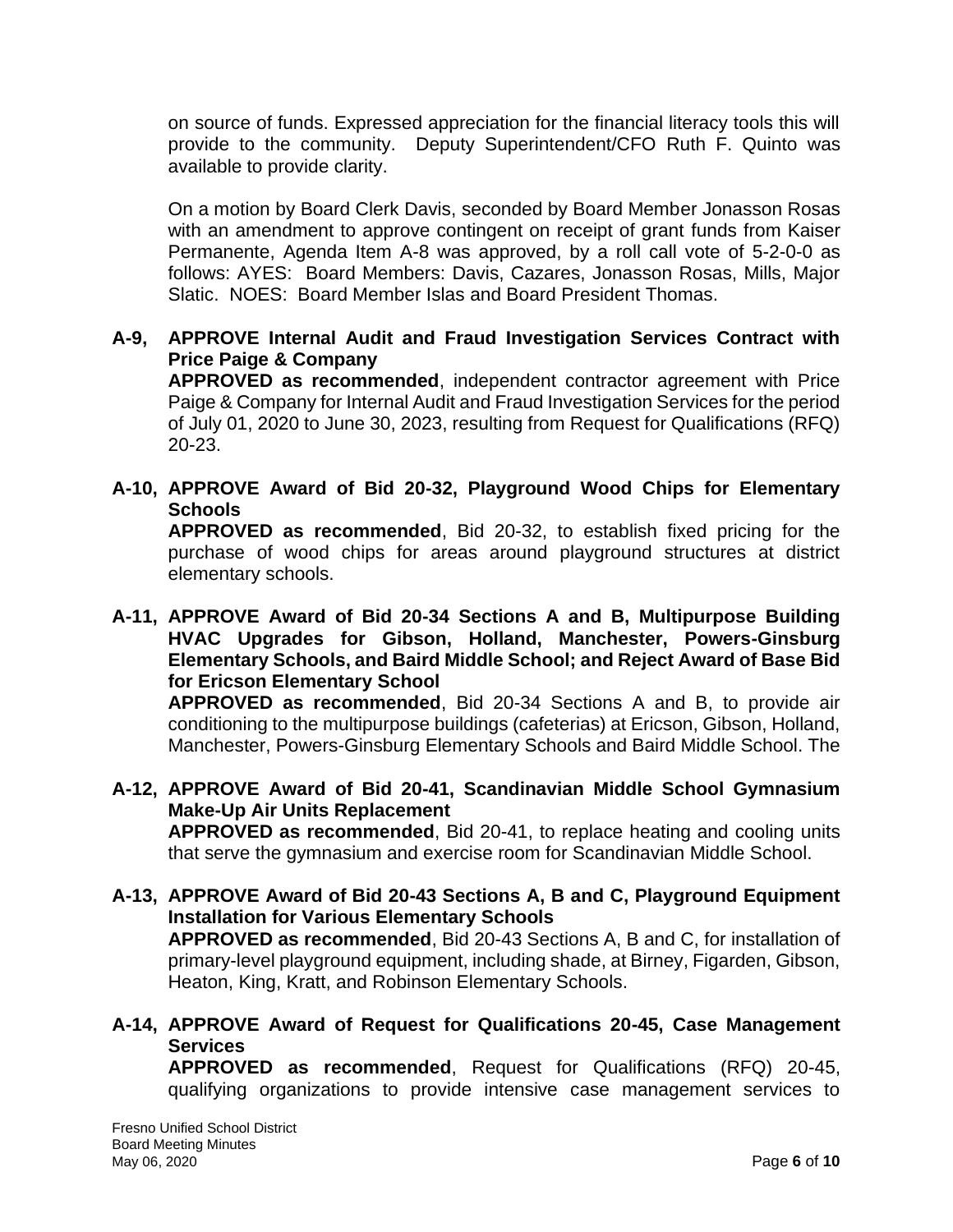students and parents selected for the African American Academic Acceleration Initiative (A4) Summer School and other A4 initiatives.

For the record, Board Member Jonasson Rosas read the following statement:

"Fresno Economic Opportunities Commission (Fresno EOC) is one of the organizations that has been pre-qualified in RFQ 20-45 to provide case management services in connection with the African American Academic Acceleration Program and its Initiatives. I am employed by Fresno EOC which is a nonprofit corporation; however, I did not participate in the making of the contract related to RFQ 20-45. Nevertheless, because of my employment with Fresno EOC I have a remote financial interest in that contract. Therefore, consistent with my prior recusals relating to Fresno EOC and in the interest of full transparency I am abstaining from this vote, pursuant to Board Bylaw 9270."

On a motion by Board Clerk Davis, seconded by Board President Thomas, Agenda Item A-14 was approved, by a roll call vote of 6-0-1-0 as follows: AYES: Board Members: Davis, Cazares, Islas, Mills, Major Slatic, and Board President Thomas. ABSTENTIONS: Board Member Jonasson Rosas.

#### **A-15, APPROVE the 2020/2021 Annual Membership Dues with the Council of the Great City Schools**

**APPROVED as recommended**, the 2020/21 annual membership dues with the Council of the Great City Schools.

For the record, there were questions/comments from Board Members to address Agenda Item A-15. A summary is as follows: Expressed support for approval of this item. Expressed concern for cost of this item in view of current budget. Suggested Board to consider this item in September. Discussed the possibility of cancelling membership to the National School Boards Association. Requested staff to communicate to the public the support received from the Council of the Great City Schools. Superintendent Nelson was available to provide clarity.

On a motion by Board Clerk Davis, seconded by Board Member Islas, Agenda Item A-15 was approved, by a roll call vote of 6-1-0-0 as follows: AYES: Board Members: Davis, Cazares, Islas, Jonasson Rosas, Major Slatic, and Board President Thomas. NOES: Board Member Mills.

#### **A-16, RATIFY Agreement with Marsh & McLennan Agency**

**RATIFIED as recommended**, an agreement with the Marsh McLennan Agency for insurance consulting and brokerage services related to the Liability and Workers' Compensation Internal Service Funds.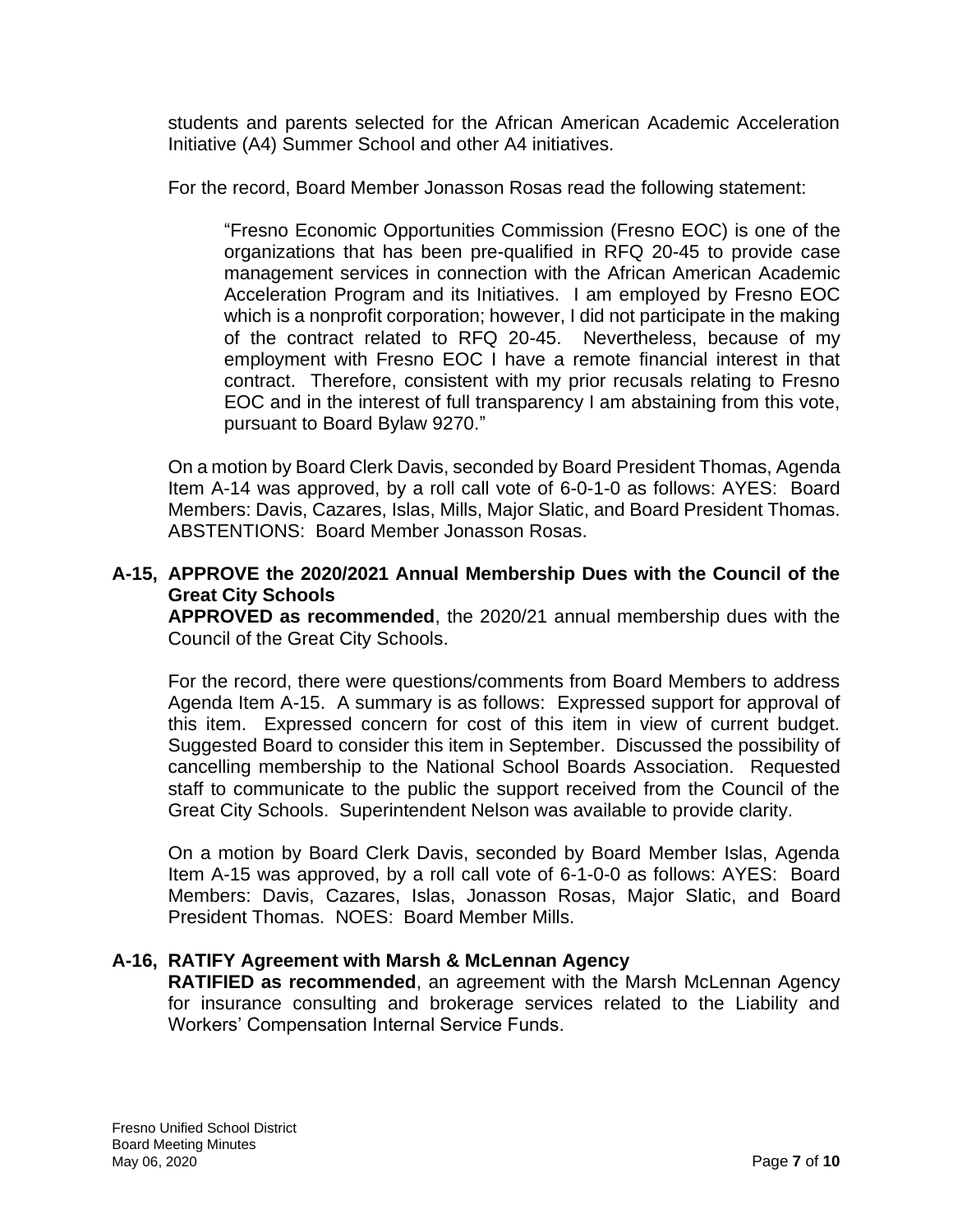### **A-17, RATIFY Change Orders for the Projects Listed Below**

**RATIFIED as recommended**, information on Change Orders for the following projects: Bid 19-10, McLane High School Construction of New Aquatic Center. Change Order 3 presented for ratification: \$393,339; Bid 19-41, Wawona K-8 School Classroom and Restroom Additions, Change Order 5 presented for ratification: \$104,527; Bid 19-50 Sections A and B, Portable Classroom Relocation and Infrastructure for Ewing, Kirk, Phoenix Elementary, Sunset, Vang Pao and Wilson Elementary Schools, Change Order 2 presented for ratification (Ewing): \$25,867 and Change Order 1 presented for ratification (Wilson): \$4,248; Bid 20-10, Cambridge High School Student Services and Administration Office Improvements, Change Order 1 presented for ratification: \$16,488.

### **A-18, RATIFY Purchase Orders from February 1, 2020 through February 29, 2020 – Primary Report**

**RATIFIED as recommended**, purchase orders issued from February 01, 2020 through February 29, 2020. Two agenda items are presented to ratify purchase orders. The first item includes the Primary Report with all purchase orders issued during the reported dates with the exception of those that may present a potential conflict of interest for an individual Board member. All remaining purchase orders are in the Supplemental Report and presented as a second agenda item.

### **A-19, RATIFY Purchase Orders from February 1, 2020 through February 29, 2020 – Supplemental Report**

**RATIFIED as recommended**, purchase orders issued from February 01, 2020 through February 29, 2020.

For the record, Board Member Jonasson Rosas read the following statement:

"Item A-19 on tonight's agenda contains purchase orders for Fresno Economic Opportunities Commission. I am employed by Fresno EOC, which is a nonprofit corporation. I did not participate in making the contract related to the purchase order; but, because of my employment with Fresno EOC, I have a remote financial interest in the contract. Therefore, consistent with my prior recusals relating to Fresno EOC, and in the interest of full transparency, I am abstaining from this vote pursuant to Board Bylaw 9270."

On a motion by Board Clerk Davis, seconded by Board President Thomas, Agenda Item A-19 was approved, by a roll call vote of 6-0-1-0 as follows: AYES: Board Members: Davis, Cazares, Islas, Mills, Major Slatic, and Board President Thomas. ABSTENTION: Board Member Islas.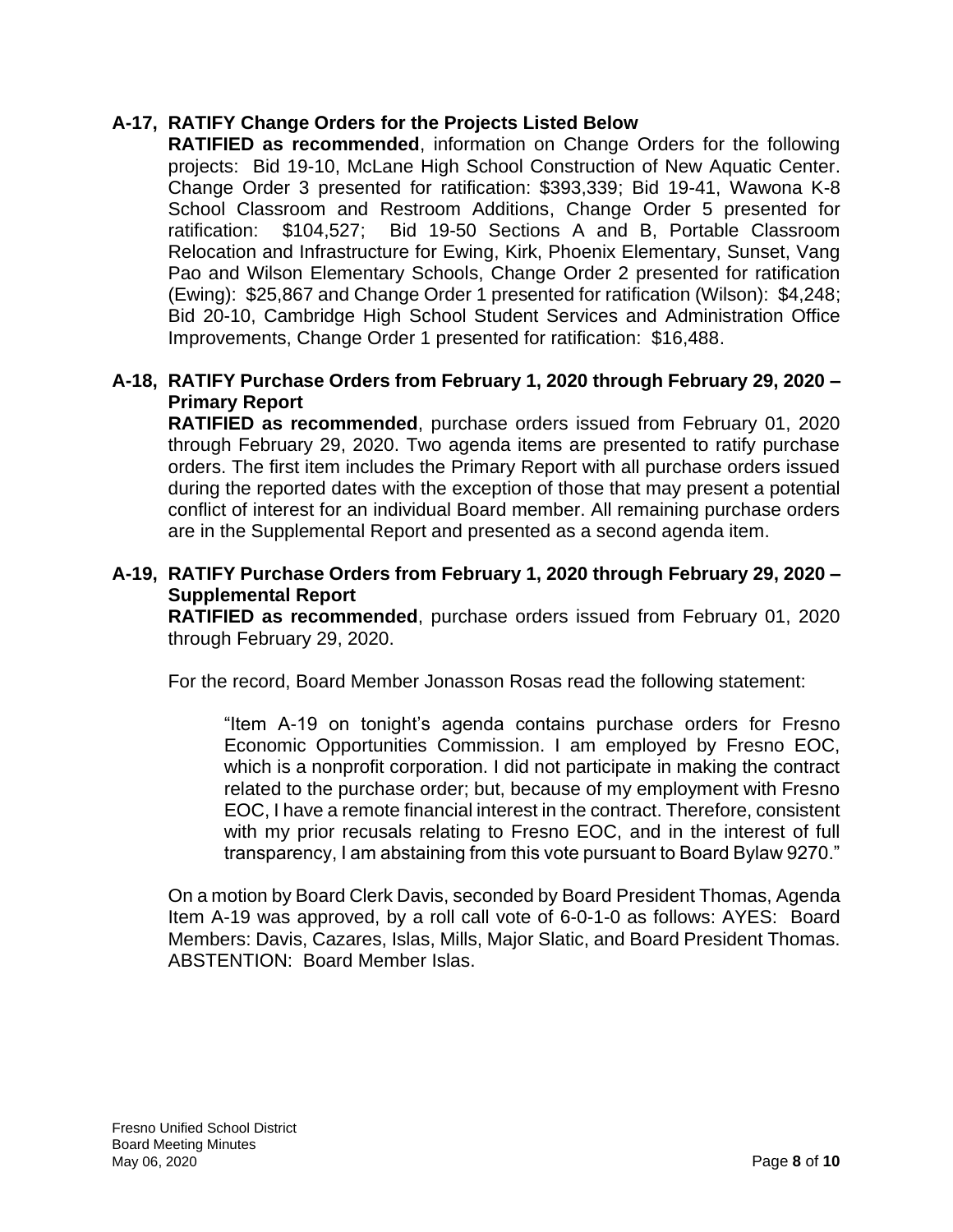### **UNSCHEDULED ORAL COMMUNICATIONS**

**David Miller** - Yes, my name is David Miller I'm owner of Fresno Produce. This is concerning the Fresh Fruit and Vegetable Program audit that I received the completed audit the other day. My question to the Board is I think this proves the findings that over \$700,000 are unaccounted for and probably much more than that, I'm guessing in the \$10 million dollar range. My question would be is First Quality paying that back. Second question is I see you are soliciting First Quality for future bids and wanting them to do or wanting to do further business with them. My question is why, and shouldn't he be put on probation for at least a year or two? Taxpayer's money was taken, and I don't know if he did pay it back but that would be my question to the Board was why are we doing business with someone we uh have a report saying a lot of money was over charged. Anyway, that was the main problem I had, uh and I need answers to that question, please. Thanks a lot, over and out, stay safe, bye bye.

# **B. CONFERENCE/DISCUSSION AGENDA**

**B-20**, **PRESENT and DISCUSS the 2020/21 Strategic Budget Development PRESENTED and DISCUSSED**, the 2020/21 Governor's Proposed Budget released on January 10, 2020.

#### **OPPROTUNITY FOR PUBLIC COMMENT ON AGENDA ITEM B-20**

For the record there were no public comments to address Agenda Item B-20.

For the record, there were questions/comments from Board Members to address Agenda Item B-20. A summary is as follows: Expressed appreciation for time provided to Board Members to go through presentation with staff. Recognized numbers provided are preliminary. Shared it is challenging to plan without knowing certainty of what budget; there are mandates and priorities that need to be met. Education needs to be at the center. Requested when Board is look at costing saving measures to look at difference of acting now versus acting later. Requested to see in depth scenario planning and potentially a sensitivity analysis. Requested to see detailed cost saving measures in current budget year and next couple years. Requested when Board is look at costing saving measures to look at difference of acting now versus acting later. Suggested looking at implementing a hiring freeze now vs later, entering a contract now versus later. Requested all contracts have language included to protect the District if it becomes prudent to pull out of contract. Thanked staff for presentation. Shared expectations for special education have been provided to Assistant Superintendent Brian Beck. Deputy Superintendent/CFO Ruth F. Quinto was available to provide clarity.

For the record, no action was required for Agenda Item B-20.